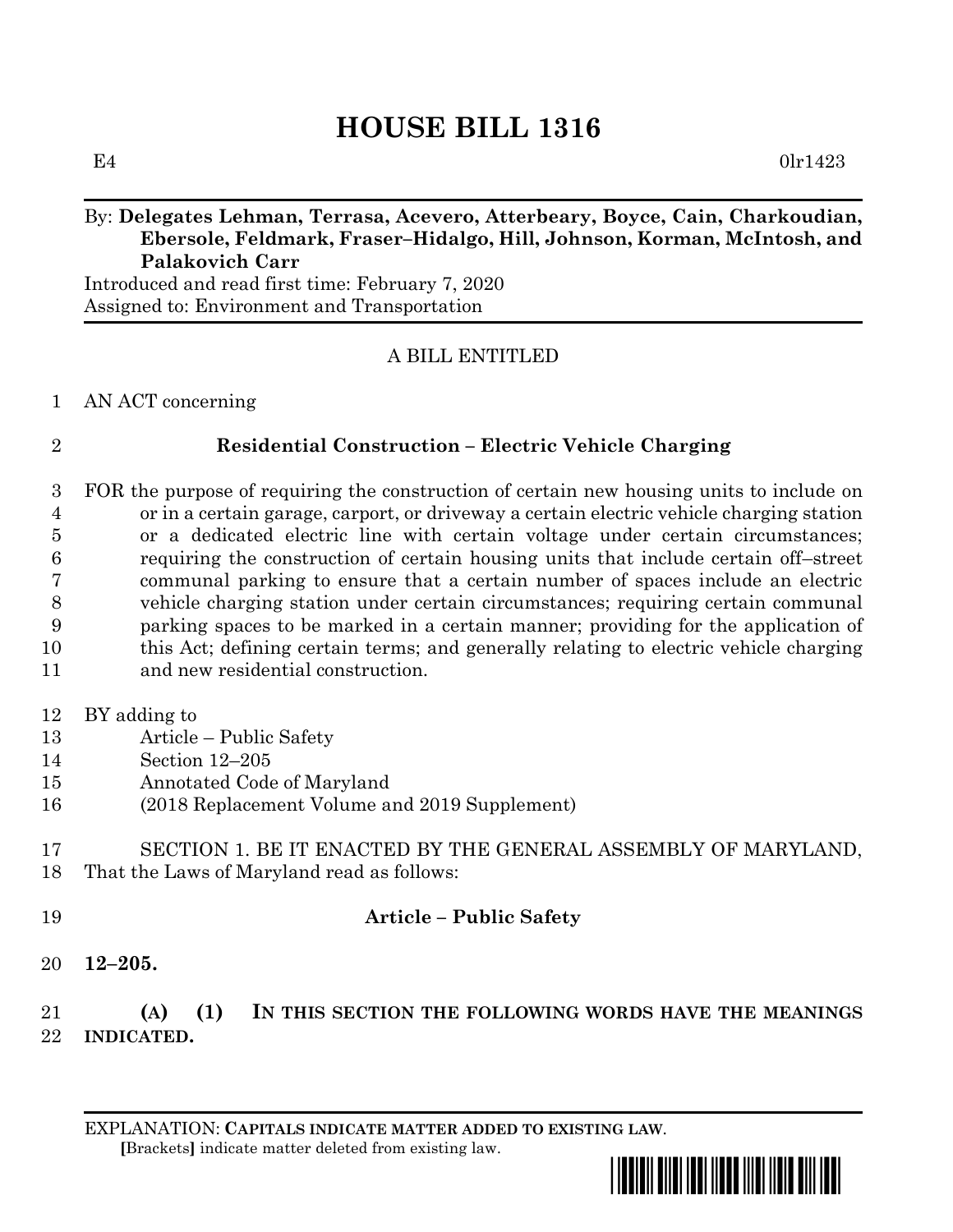**HOUSE BILL 1316**

 **(2) "ELECTRIC VEHICLE" MEANS A VEHICLE THAT USES ELECTRICITY FOR PROPULSION.**

 **(3) "ELECTRIC VEHICLE CHARGING STATION" MEANS A CONNECTED POINT IN AN ELECTRICAL WIRING INSTALLATION AT WHICH CURRENT IS TAKEN TO CHARGE A BATTERY OR ANY OTHER ENERGY STORAGE DEVICE IN AN ELECTRIC VEHICLE.**

 **(4) "LEVEL 2 CHARGING" MEANS A LEVEL 2 ELECTRIC VEHICLE CHARGING LEVEL AS DEFINED BY SAE INTERNATIONAL'S J1772 STANDARD.**

 **(5) "VEHICLE" HAS THE MEANING STATED IN § 11–176 OF THE TRANSPORTATION ARTICLE.**

 **(B) THIS SECTION APPLIES ONLY TO THE CONSTRUCTION OF NEW HOUSING UNITS, INCLUDING:**

- **(1) SINGLE–FAMILY DETACHED HOMES;**
- **(2) TOWN HOUSES; AND**
- **(3) MULTIFAMILY RESIDENTIAL BUILDINGS.**

 **(C) IF THE CONSTRUCTION OF ONE OR MORE NEW HOUSING UNITS WILL INCLUDE AT LEAST ONE GARAGE, CARPORT, OR DRIVEWAY FOR EACH HOUSING UNIT, THE CONSTRUCTION SHALL INCLUDE IN OR ON EACH GARAGE, CARPORT, OR DRIVEWAY:**

 **(1) AN ELECTRIC VEHICLE CHARGING STATION CAPABLE OF PROVIDING AT LEAST LEVEL 2 CHARGING; OR**

 **(2) A DEDICATED ELECTRIC LINE OF SUFFICIENT VOLTAGE TO SUPPORT THE LATER ADDITION OF AN ELECTRIC VEHICLE CHARGING STATION CAPABLE OF PROVIDING AT LEAST LEVEL 2 CHARGING.**

 **(D) (1) IF THE CONSTRUCTION OF NEW HOUSING UNITS WILL NOT INCLUDE AT LEAST ONE GARAGE, CARPORT, OR DRIVEWAY FOR EACH HOUSING UNIT BUT WILL INCLUDE OFF–STREET COMMUNAL PARKING, THE CONSTRUCTION SHALL ENSURE THAT AT LEAST ONE COMMUNAL PARKING SPACE FOR EACH 25 RESIDENTIAL UNITS FEATURES AN ELECTRIC VEHICLE CHARGING STATION CAPABLE OF PROVIDING AT LEAST LEVEL 2 CHARGING.**

- 
- **(2) COMMUNAL PARKING SPACES FEATURING ELECTRIC VEHICLE**